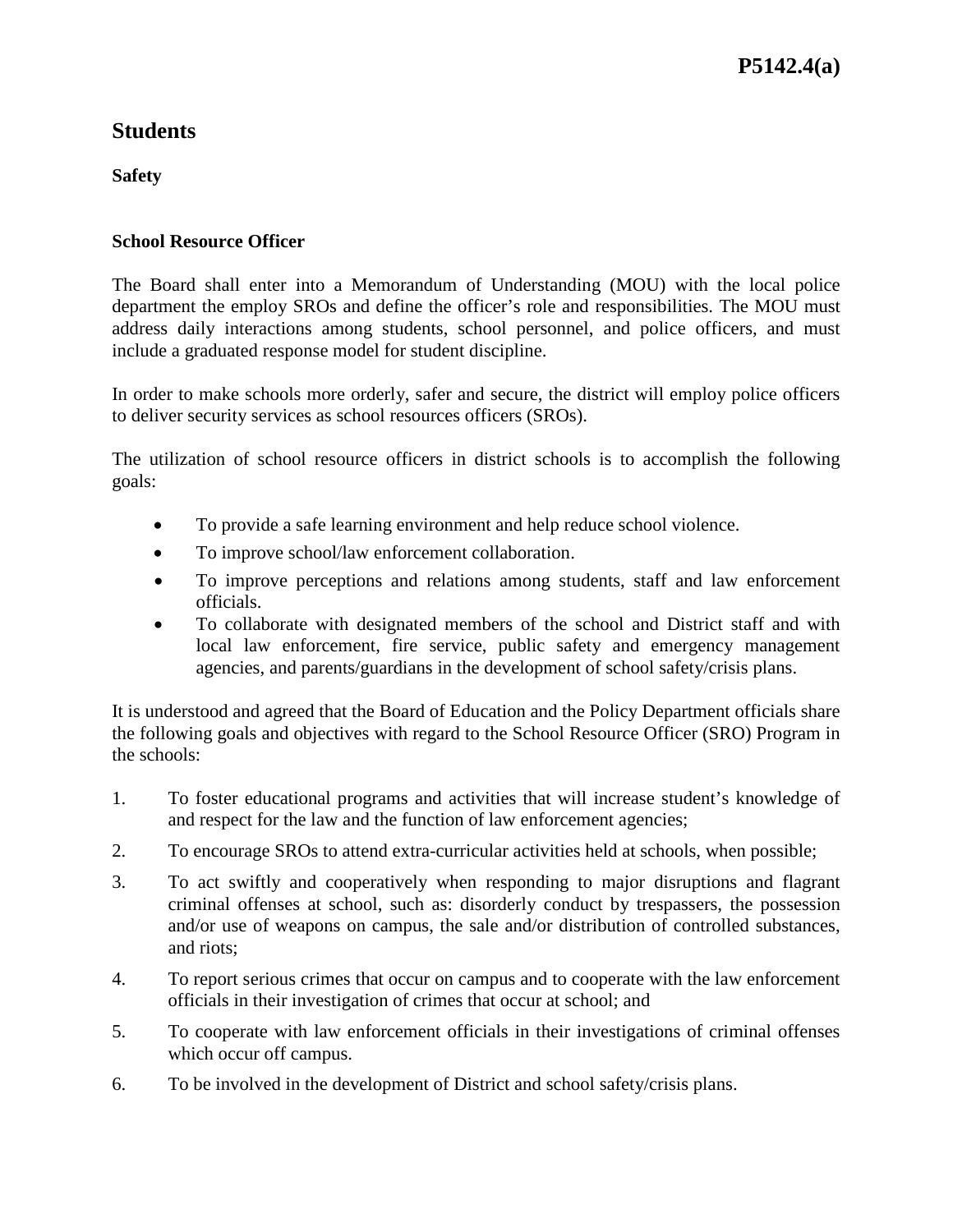# **Students**

**Safety**

#### **School Resource Officer** (continued)

Duties include, but are not limited to:

- 1. The observation and reporting of any unlawful act;
- 2. The prevention of theft or misappropriation of any item of value;
- 3. The control of access to premises being protected;
- 4. The maintenance of order and safety at public activities;
- 5. Protection of district property, students, staff and persons and property on or about district property or while attending district-sponsored activities.

The Superintendent of Schools will develop administrative regulations as necessary to implement this policy.

The Board will work in cooperation with the law enforcement agency/police department in the placement of school resource officers in its high/middle/elementary schools. The objectives and qualifications of resource officers will be determined by the police department and shared with the Board.

- (cf. 5114 Suspension/Expulsion; Student Due Process)
- (cf. 5131 Student Conduct)
- $(cf. 5131.2 Assault)$
- (cf. 5131.21 Terrorist Acts/Threats)
- (cf. 5131.4 School Grounds Disturbances)
- (cf. 5131.41 In-School Disturbances)
- $(cf. 5131.5 Vandalism)$
- (cf. 5131.6 Drugs, Tobacco, Alcohol)
- (cf. 5131.61 Inhalant Abuse)
- (cf. 5131.612 Surrender of Physical Evidenced Obtained from Students)
- (cf. 5131.7 Weapons and Dangerous Instruments)
- (cf. 5131.8 Off School Grounds Misconduct)
- (cf. 5131.9 Gang Activity or Association)
- (cf. 5141.6 Crisis Management)
- $(cf. 5142 Safety)$
- (cf. 5144 Use of Physical Force)
- (cf. 5145.11 Questioning and Apprehension)
- (cf. 5145.12 Search and Seizure)
- (cf. 5145.121 Vehicle Searches on School Grounds)